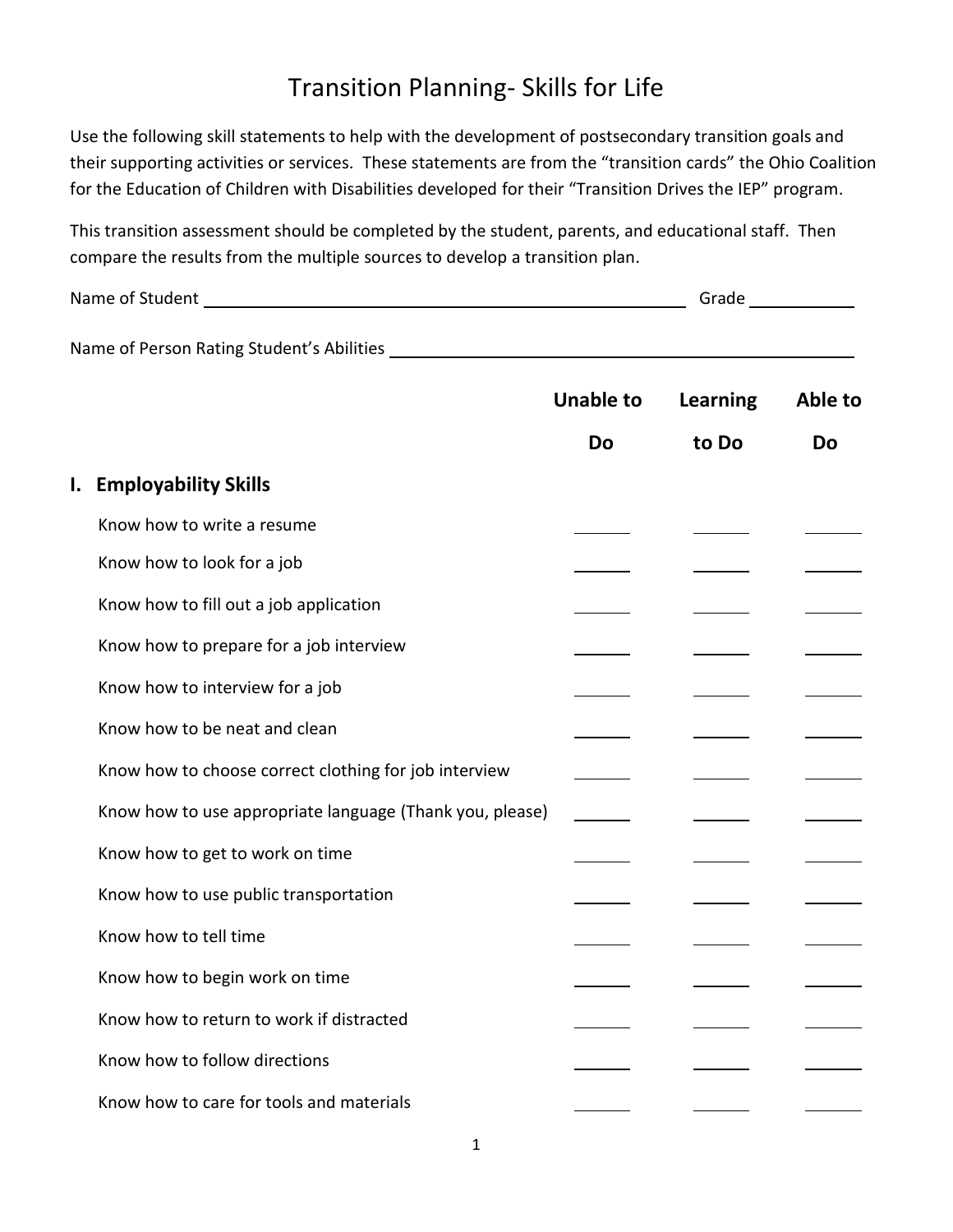|                                                   | <b>Unable to</b><br><b>Do</b> | <b>Learning</b><br>to Do | Able to<br><b>Do</b> |
|---------------------------------------------------|-------------------------------|--------------------------|----------------------|
|                                                   |                               |                          |                      |
| <b>I. Employability Skills (continued)</b>        |                               |                          |                      |
| Know how to complete work on time                 |                               |                          |                      |
| Know how to admit mistakes                        |                               |                          |                      |
| Know how to correct mistakes                      |                               |                          |                      |
| Know how to accept correction                     |                               |                          |                      |
| Know how to get along with others                 |                               |                          |                      |
| Know how to show respect for myself (self-esteem) |                               |                          |                      |
| Know how to show respect for others               |                               |                          |                      |
| Know how to ask for help                          |                               |                          |                      |
| Know how to offer help to co-workers              |                               |                          |                      |
| Know when to ask for more training                |                               |                          |                      |
| Know how to take pride in my work                 |                               |                          |                      |
| Know what to do in emergencies                    |                               |                          |                      |
| Know how to follow safety rules                   |                               |                          |                      |

|                                                     | <b>Unable to</b> | Learning | Able to   |
|-----------------------------------------------------|------------------|----------|-----------|
|                                                     | Do               | to Do    | <b>Do</b> |
| II. Financial and Living Skills                     |                  |          |           |
| Understands the amount of money needed to buy items |                  |          |           |
| Understands how to count change received            |                  |          |           |
| Know how to use a calculator                        |                  |          |           |
| Know how to address an envelope                     |                  |          |           |
| Know how to use a bank savings account              |                  |          |           |
| Know how to use a bank checking account             |                  |          |           |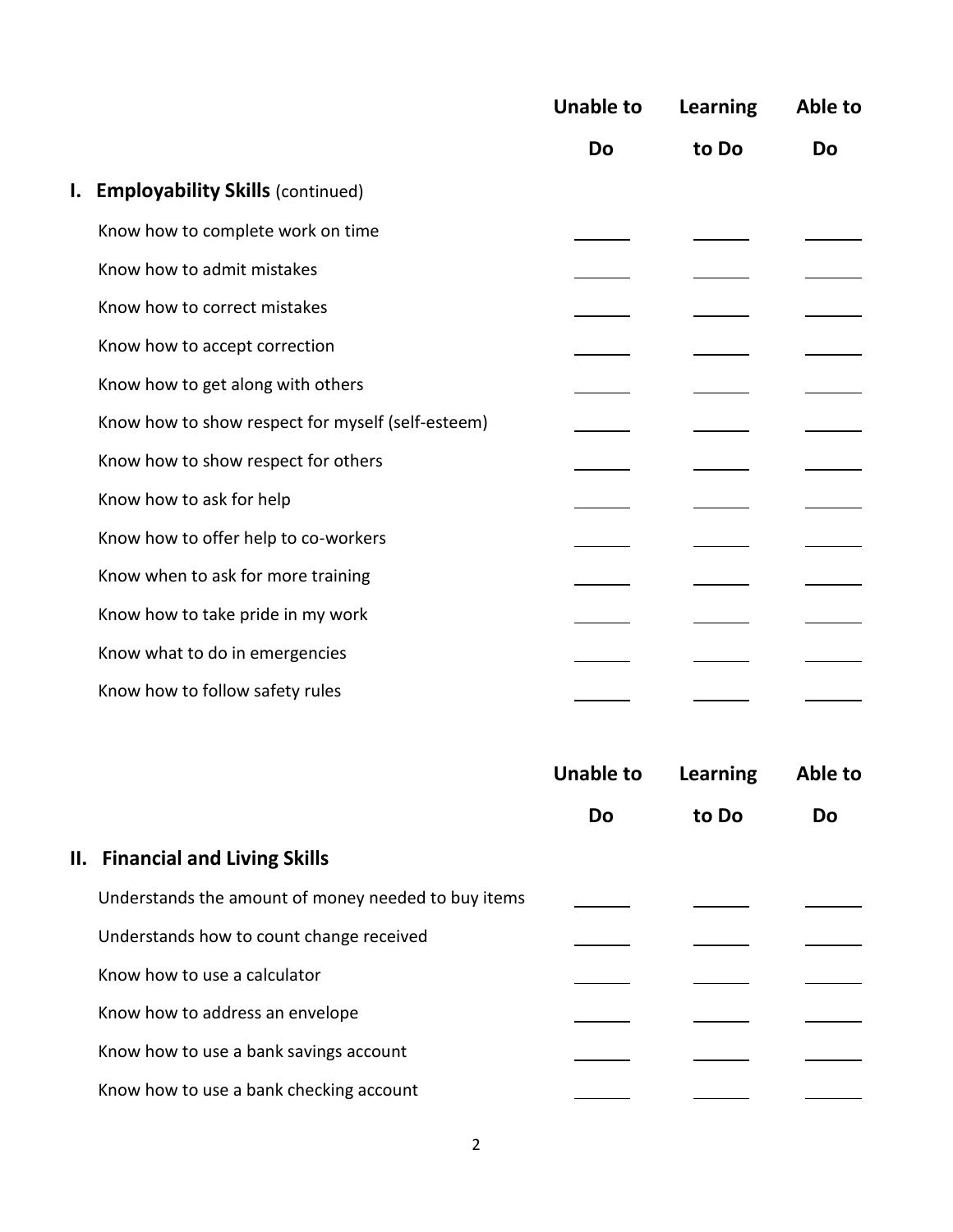|                                                      | <b>Unable to</b> | Learning | Able to |
|------------------------------------------------------|------------------|----------|---------|
|                                                      | Do               | to Do    | Do      |
| <b>II. Financial and Living Skills (continued)</b>   |                  |          |         |
| Know how to use an ATM machine                       |                  |          |         |
| Understands how a credit card works with interest    |                  |          |         |
| Understands how a loan works with interest           |                  |          |         |
| Know how to use a debit card                         |                  |          |         |
| Understands contracts (leases, rentals, warranties)  |                  |          |         |
| Know how to pay bills on time                        |                  |          |         |
| Understands how to file taxes                        |                  |          |         |
| Know how to manage money by budgeting                |                  |          |         |
| Can operate an elevator                              |                  |          |         |
| Know how to keep a daily planner of appointments     |                  |          |         |
| Know how to respond to invitations                   |                  |          |         |
| Know how to write a "thank you" note                 |                  |          |         |
| Know how to buy and use a gift certificate           |                  |          |         |
| Know how to use a computer (e-mail, word processing) |                  |          |         |
| Know how to buy items on-line with computer          |                  |          |         |
| Know how to vote                                     |                  |          |         |

|                                        | <b>Unable to</b> | <b>Learning</b> | Able to   |
|----------------------------------------|------------------|-----------------|-----------|
|                                        | Do               | to Do           | <b>Do</b> |
| III. Taking Care of Home Living Skills |                  |                 |           |
| Know how to vacuum                     |                  |                 |           |
| Know how to dust the furniture         |                  |                 |           |
| Know how to wash dishes                |                  |                 |           |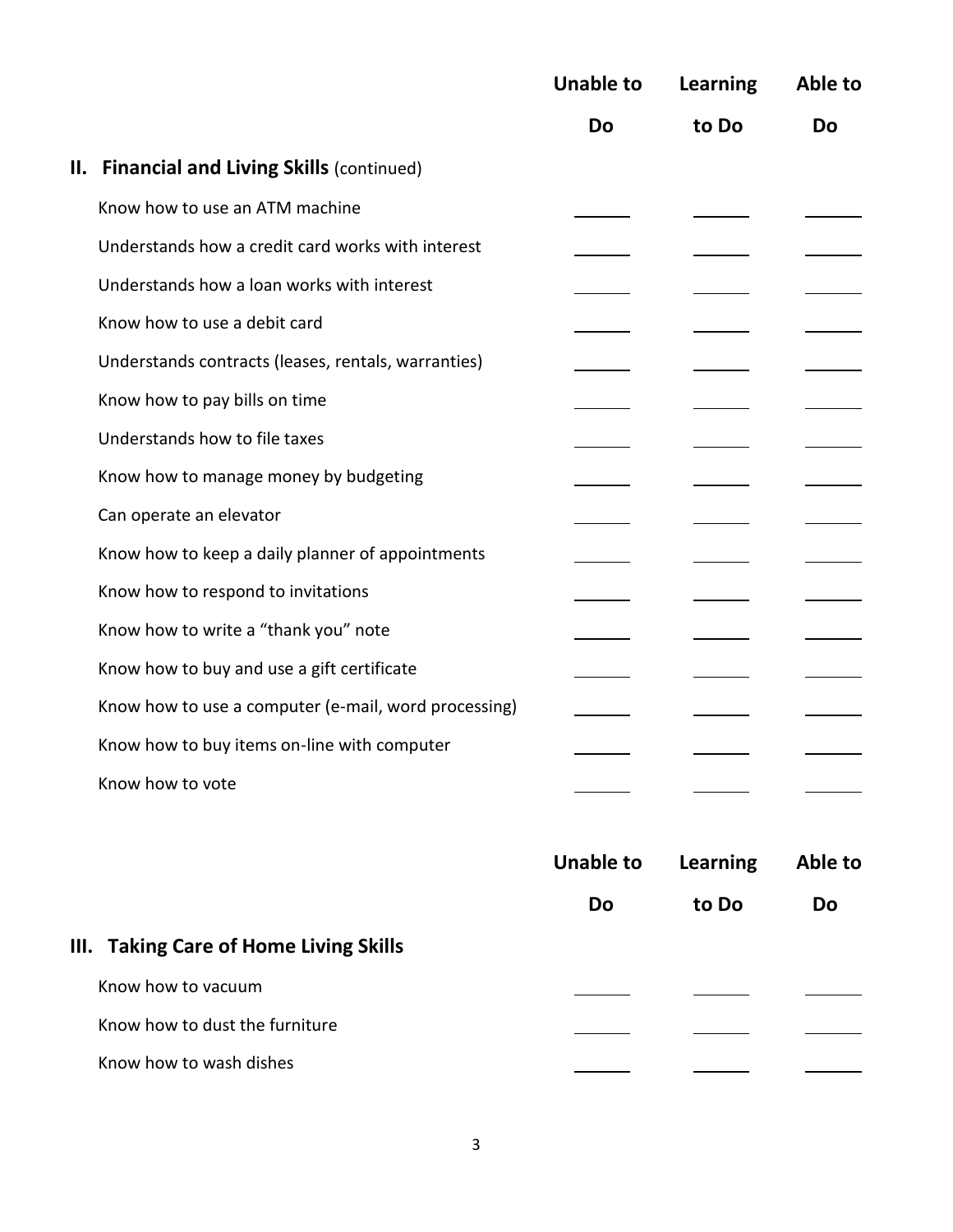|                                                           | <b>Unable to</b> | Learning | Able to   |
|-----------------------------------------------------------|------------------|----------|-----------|
|                                                           | <b>Do</b>        | to Do    | <b>Do</b> |
| <b>III. Taking Care of Home Living Skills (continued)</b> |                  |          |           |
| Know how to mop the floor                                 |                  |          |           |
| Know how to clean up after myself                         |                  |          |           |
| Know how to sort dirty clothes for washing                |                  |          |           |
| Know how to wash and dry clothes                          |                  |          |           |
| Know how to fold and put away washed clothes              |                  |          |           |
| Know how to iron clothes                                  |                  |          |           |
| Know how to wash windows                                  |                  |          |           |
| Know how to take out the trash                            |                  |          |           |
| Know how to change the sheets and make a bed              |                  |          |           |
| Know how to make simple home repairs                      |                  |          |           |

|                                                    | <b>Unable to</b> | <b>Learning</b> | Able to   |
|----------------------------------------------------|------------------|-----------------|-----------|
|                                                    | <b>Do</b>        | to Do           | <b>Do</b> |
| IV. Safety and Health Living Skills                |                  |                 |           |
| Know how to call 911 in an emergency               |                  |                 |           |
| Know basic first aid                               |                  |                 |           |
| Know what a poison is                              |                  |                 |           |
| Know when I am sick                                |                  |                 |           |
| Know how to make and keep my appointments (doctor) |                  |                 |           |
| Know how to take medicine as directed              |                  |                 |           |
| Know how to order medication for refills           |                  |                 |           |
| Can express my emotions and feelings to others     |                  |                 |           |
| Exercise regularly                                 |                  |                 |           |
| Know safety rules when working around the house    |                  |                 |           |
|                                                    |                  |                 |           |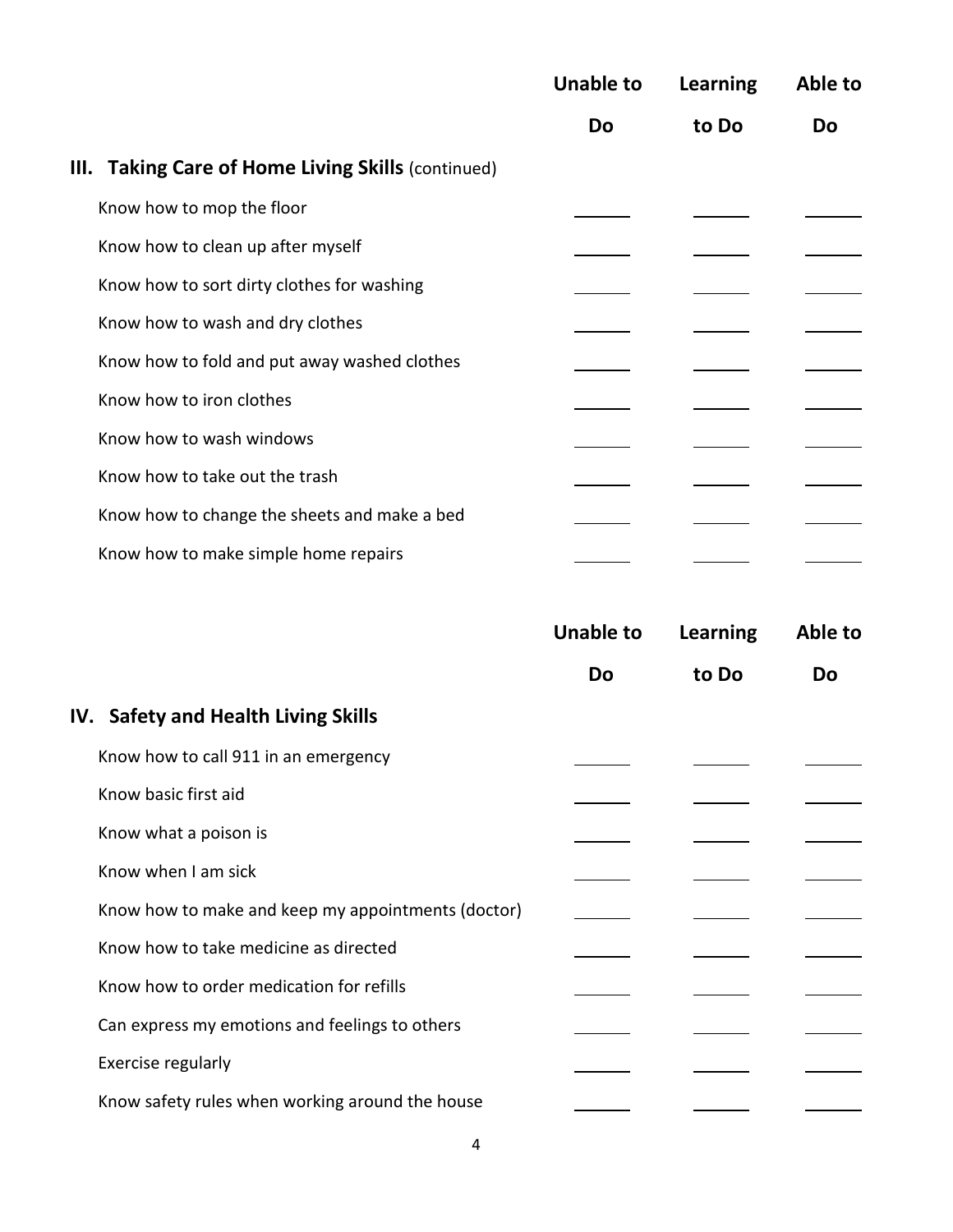|                                                    | <b>Unable to</b> | Learning        | Able to |
|----------------------------------------------------|------------------|-----------------|---------|
|                                                    | <b>Do</b>        | to Do           | Do      |
| V. Self Care Living Skills                         |                  |                 |         |
| Can get up in the morning using an alarm clock     |                  |                 |         |
| Know how to shower and take a bath                 |                  |                 |         |
| Know how to wash and comb hair                     |                  |                 |         |
| Know how to brush teeth                            |                  |                 |         |
| Know how to wash hands                             |                  |                 |         |
| Know how to use personal care items (deodorant)    |                  |                 |         |
| Know how to shave                                  |                  |                 |         |
| Know how to match clothes to look good             |                  |                 |         |
| Know how to dress for: weather, work & recreation  |                  |                 |         |
| Can schedule a hair cut appointment                |                  |                 |         |
| Can carry personal I.D. and/or medical card alerts |                  |                 |         |
| Know my name, address, phone number                |                  |                 |         |
| Know how to use a phone book                       |                  |                 |         |
| Know how to use a telephone                        |                  |                 |         |
| Can operate CD and DVD players                     |                  |                 |         |
| Know how to express my needs to others             |                  |                 |         |
| Know that it OK to say "NO" to others (drug use)   |                  |                 |         |
|                                                    | <b>Unable to</b> | <b>Learning</b> | Able to |
|                                                    | Do               | to Do           | Do      |
| <b>VI. Food Living Skills</b>                      |                  |                 |         |
| Know the food groups and why they are important    |                  |                 |         |
| Can make healthy food choices when shopping        |                  |                 |         |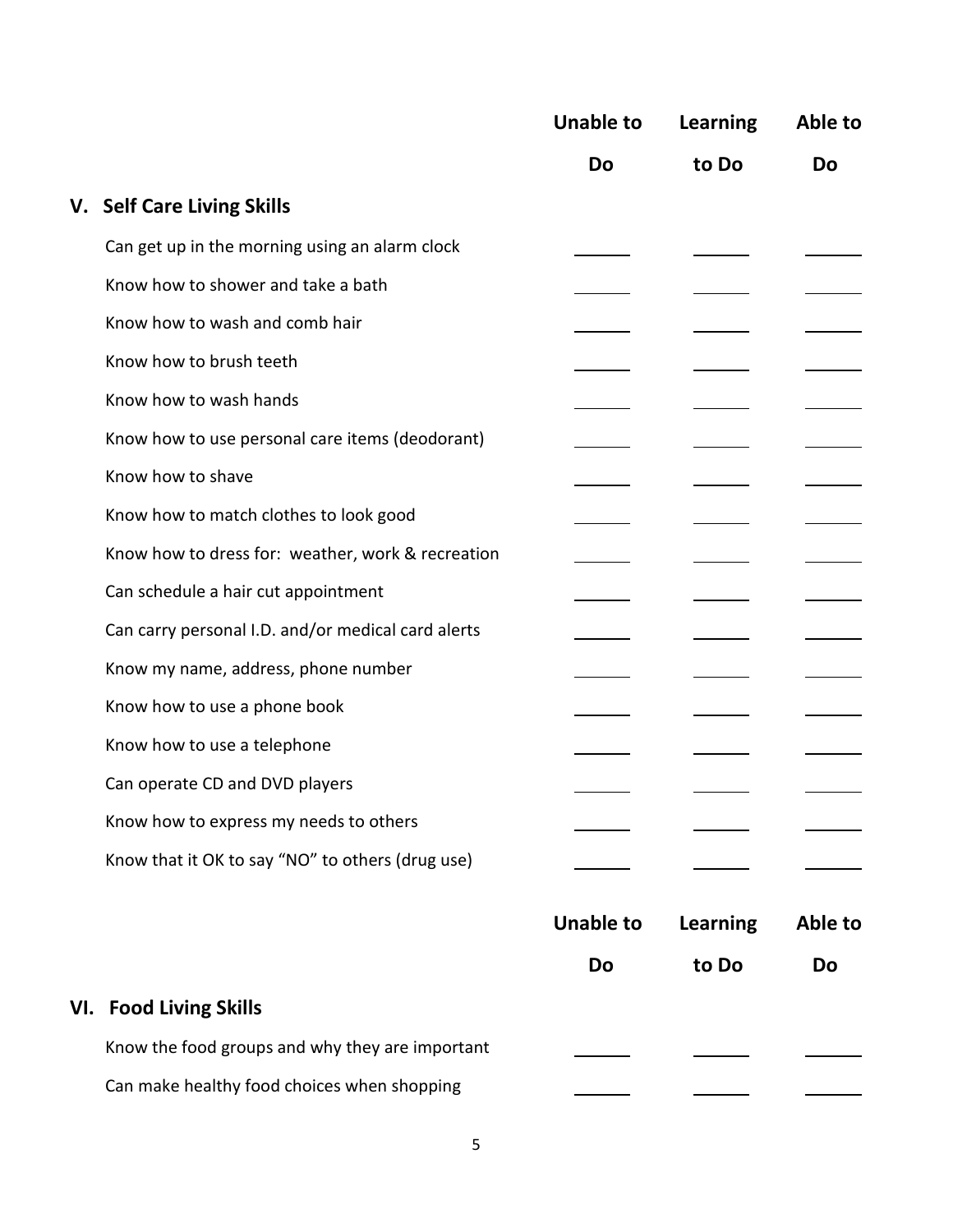|                                                   | <b>Unable to</b> | Learning | Able to |
|---------------------------------------------------|------------------|----------|---------|
|                                                   | <b>Do</b>        | to Do    | Do      |
| VI. Food Living Skills (continued)                |                  |          |         |
| Shop using a list                                 |                  |          |         |
| Know how to properly store food                   |                  |          |         |
| Know the warning signs of spoiled food            |                  |          |         |
| Know how to follow recipe while cooking           |                  |          |         |
| Know how to cook food on a stove                  |                  |          |         |
| Know how to us a microwave                        |                  |          |         |
| Know how to use small appliances (toaster, mixer) |                  |          |         |
| Know how to order from a menu in restaurant       |                  |          |         |
| Know how to tip the waiter/waitress               |                  |          |         |
| Know how to place take-out orders by phone        |                  |          |         |

|                                                    | <b>Unable to</b> | Learning | Able to |
|----------------------------------------------------|------------------|----------|---------|
|                                                    | <b>Do</b>        | to Do    | Do      |
| <b>VII. Transportation in Community Skills</b>     |                  |          |         |
| Know how to call for a taxi                        |                  |          |         |
| Know how to use public bus transportation          |                  |          |         |
| Can read road maps to travel                       |                  |          |         |
| Can read schedules (bus, plane)                    |                  |          |         |
| Can travel alone to another city                   |                  |          |         |
| Understand and obey driving traffic signs and laws |                  |          |         |
| Know what to do if I get lost                      |                  |          |         |
| Know how to use a cell phone                       |                  |          |         |
| Have a license and can drive a car                 |                  |          |         |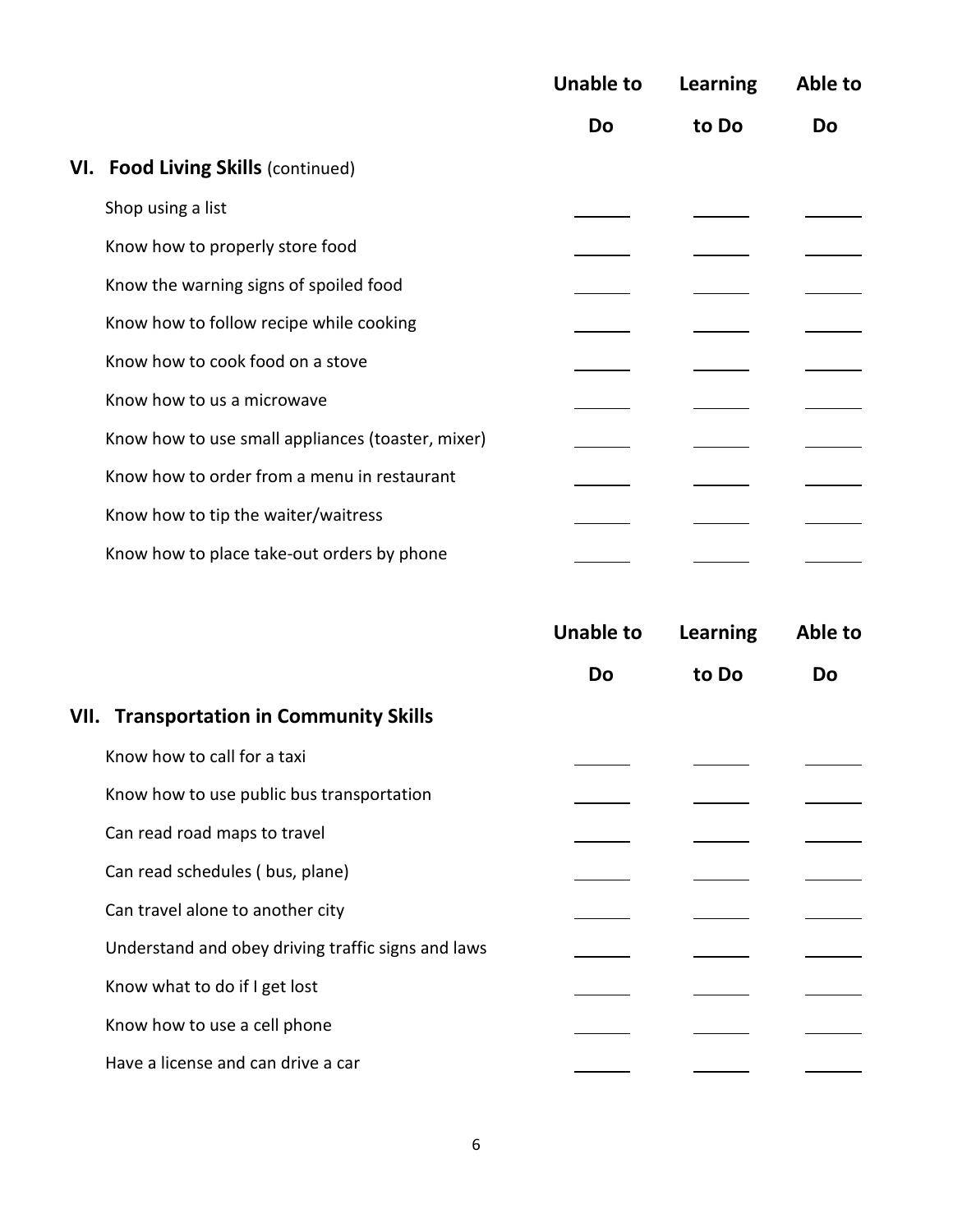## Transition Planning- This is Me

Use the following statements to help with the development of postsecondary transition goals and their supporting activities or services. These statements are from the "transition cards" the Ohio Coalition for the Education of Children with Disabilities developed for their "Transition Drives the IEP" program.

The student is to respond to questions as he/she believes most accurately represent them. Where there are long lines, he/she may write more information in response to the statement.

|                                     | Grade ______ |           |                                            |
|-------------------------------------|--------------|-----------|--------------------------------------------|
|                                     | <b>YES</b>   | <b>NO</b> | <b>Have</b><br><b>Never</b><br><b>Done</b> |
| VIII. Community - What I Like To Do |              |           |                                            |
| I like walking                      |              |           |                                            |
| I like jogging                      |              |           |                                            |
| I like riding a bike                |              |           |                                            |
| I like swimming                     |              |           |                                            |
| I like boating                      |              |           |                                            |
| I like camping                      |              |           |                                            |
| I like gardening                    |              |           |                                            |
| I like golfing                      |              |           |                                            |
| I like volleyball                   |              |           |                                            |
| I like snow sledding                |              |           |                                            |
| I like snow skiing                  |              |           |                                            |
| I like ice skating                  |              |           |                                            |
| I like watching television          |              |           |                                            |
| I like watching movies              |              |           |                                            |
| I like going to the mall to shop    |              |           |                                            |
| I like reading books and magazines  |              |           |                                            |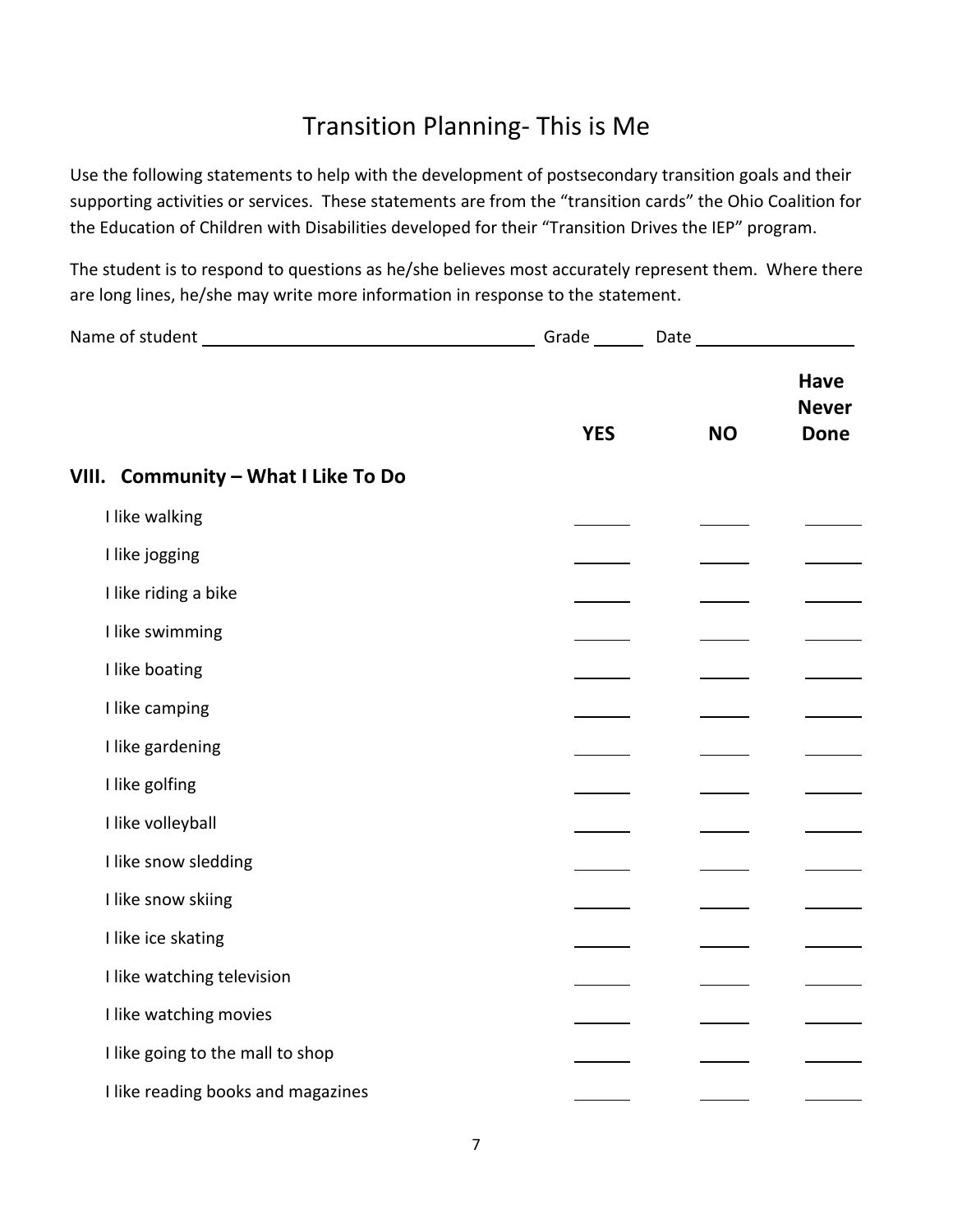|                                                 | <b>YES</b> | <b>NO</b> | <b>Have</b><br><b>Never</b><br><b>Done</b> |
|-------------------------------------------------|------------|-----------|--------------------------------------------|
| VIII. Community - What I Like To Do (continued) |            |           |                                            |
| I like to go to the library                     |            |           |                                            |
| I like making crafts                            |            |           |                                            |
| I like visiting with friends                    |            |           |                                            |
| I like going to or having a party               |            |           |                                            |
| I like playing cards                            |            |           |                                            |
| I like going to church                          |            |           |                                            |
| I like collecting                               |            |           |                                            |
|                                                 |            |           |                                            |
| I have hobbies                                  |            |           |                                            |
| I like eating out at a restaurant               |            |           |                                            |
| I like to go dancing                            |            |           |                                            |
| I like to belong to clubs                       |            |           |                                            |
| I like volunteering                             |            |           |                                            |
|                                                 |            |           |                                            |
| I like helping friends                          |            |           |                                            |
| I like "hanging out" with my friends            |            |           |                                            |
| I like going to a museum                        |            |           |                                            |